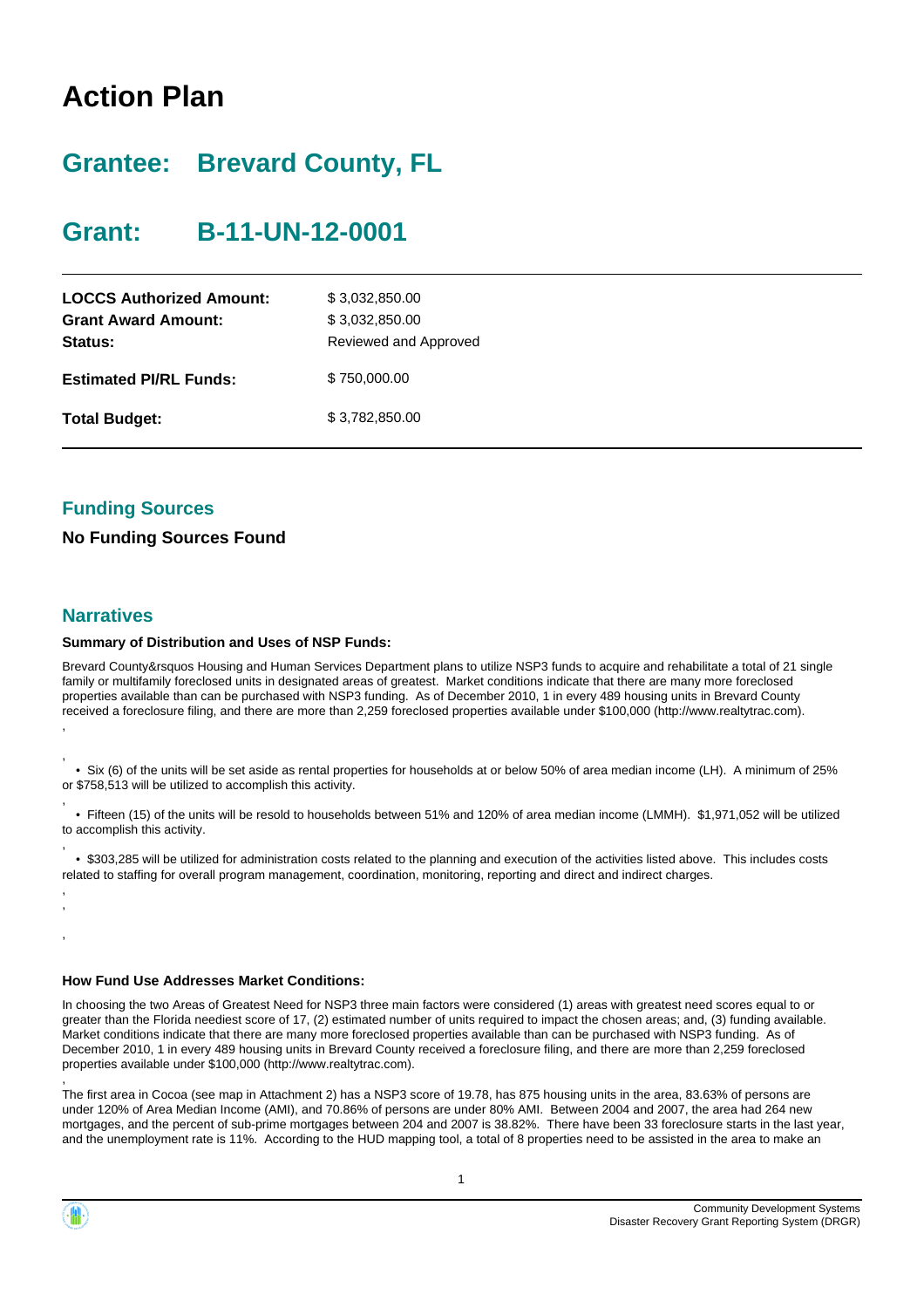impact.

,

,

,

, The second area in Port St. John (see map in Attachment 2) has an NSP3 score of 19, has 913 housing units in the area, 67.7% of persons are under 120% of AMI, and 37.6% of persons are under 80% AMI. Between 2004 and 2007, the area had 593 new mortgages, and the percent of sub-prime mortgages between 2004 and 2007 is 27.6%. There have been 65 foreclosure starts in the last year, and the unemployment rate is 11%. According to the HUD mapping tool, a total of 13 properties need to be assisted in the area to make an impact.

Utilizing the above information we have determined that the two chosen Areas of Greatest Need will face a significant rise in home foreclosures.

On September 20, 2012 the draft NSP3 Action Plan was placed on the Brevard County Housing and Human Services Department website (www.brevardcounty.us/HumanServices/Home), and, as required by HUD, a Public Notice was placed in the Florida Today newspaper, and copies of the draft Action Plan were made available at: the Brevard County Housing and Human Services Department. The Public Notice informed residents that the draft Action Plan was available for review, listed review location, and notified that comments would be accepted until October 8, 2012. There was also an agenda item place under Public Hearing before the Brevard County Board of County Commissioners on October 9, 2012. No public comments were received. The Brevard County Board of County Commissioners approved the NSP3 Plan on October 9, 2012. Below are the five new target areas.

The first area is in Cocoa (see Cocoa 3 map in Attachment 2) and has a NSP3 score of 19, has 250 housing units in the area, 60.6% of persons are under 120% of Area Median Income (AMI), and 31% of persons are under 80% AMI. Between 2004 and 2007, the area had 120 new mortgages, and the percent of sub-prime mortgages between 2004 and 2007 is 27.4%. There have been 12 foreclosure starts in the last year, and the unemployment rate is 11%. According to the HUD mapping tool, a total of 2 properties need to be assisted in the area to make an impact.

, The second area is in Rockledge (see Fiske/Barton map in Attachment 2) and has an NSP3 scoreof 19, has 289 housing units in the area, 79.42% of personsare under 120% of AMI, and 54% of persons are under 80% AMI. Between 2004 and 2007, the area had 135 new mortgages, and the percent of sub-prime mortgages between 2004 and 2007 is 27.4%. There have been 14 foreclosure starts in the last year. and the unemployment rate is 11%. According to the HUD mapping tool, a total of 3 properties need to be assisted in the area to make an impact.

, The third area is in north east Port St. John (see NE PSJ map in Attachment 2) and has an NSP3 score of 19, has 981 housing units in the area, 69.2% of persons are under 120% of AMI, and 47.9% of persons are under 80% AMI. Between 2004 and 2007, the area had 304 new mortgages, and the percent of sub-prime mortgages between 2004 and 2007 is 23.9%. There have been 31 foreclosure starts in the last year, and the unemployment rate is 11%. According to the HUD mapping tool, a total of 6 properties need to be assisted in the area to make an impact.

, The fourth area is in central Port St. John (see PSJ2 map in Attachment 2) and has an NSP3 score of 19, has 553 housing units in the area, 55.9% of persons are under 120% of AMI, and 25.3% of persons are under 80% AMI. Between 2004 and 2007, the area had 338 new mortgages, and the percent of sub-prime mortgages between 2004 and 2007 is 27.6%. There have been 37 foreclosure starts in the last year, and the unemployment rate is 11%. According to the HUD mapping tool, a total of 8 properties need to be assisted in the area to make an impact.

, The fifth area is in West Melbourne (see West Melb 1 map in Attachment 2) and has an NSP3 score of 19, has 155 housing units in the area, 58.76% of persons are under 120% of AMI, and 37.97% of persons are under 80% AMI. Between 2004 and 2007, the area had 70 new mortgages, and the percent of sub-prime mortgages between 2004 and 2007 is 21.7%. There have been 7 foreclosure starts in the last year, and the unemployment rate is 11%. According to the HUD mapping tool, a total of 1 property needs to be assisted in the area to make an impact.

#### **Ensuring Continued Affordability:**

Brevard County will ensure long term affordability through the use of a Land Use Restriction Agreement (LURA) which will be recorded against the property. If an owner, who has been assisted through this program, transfers title to the property before the affordability period expires, the assistance provided by the County will be subject to recapture. The County will annually monitor rental developments that are assisted with NSP funds during the affordability period to ensure that the specified units are affordable and that the property(s) continue to meet minimum housing quality standards. Rental units created or developed through the use of NSP funds will have a minimum 20 year affordability period.

All properties receiving NSP funding for homeownership will be secured by a recorded mortgage or land use agreement on the property, in favor of the County. When a Housing Partner sells a property to an eligible homebuyer, a portion of the mortgage may be transferred to the applicant in the form of down payment and/or closing cost assistance.

, For homeownership assistance the County will follow the affordability period defined through the HOME program standards at 24 CFR 92.254, which establishes the minimum affordability period as listed below:

| • | Up to \$15,000      | $= 5$ years  |
|---|---------------------|--------------|
| • | \$15,000 - \$40,000 | $= 10$ years |
| • | Over \$40,000       | $= 15$ years |



,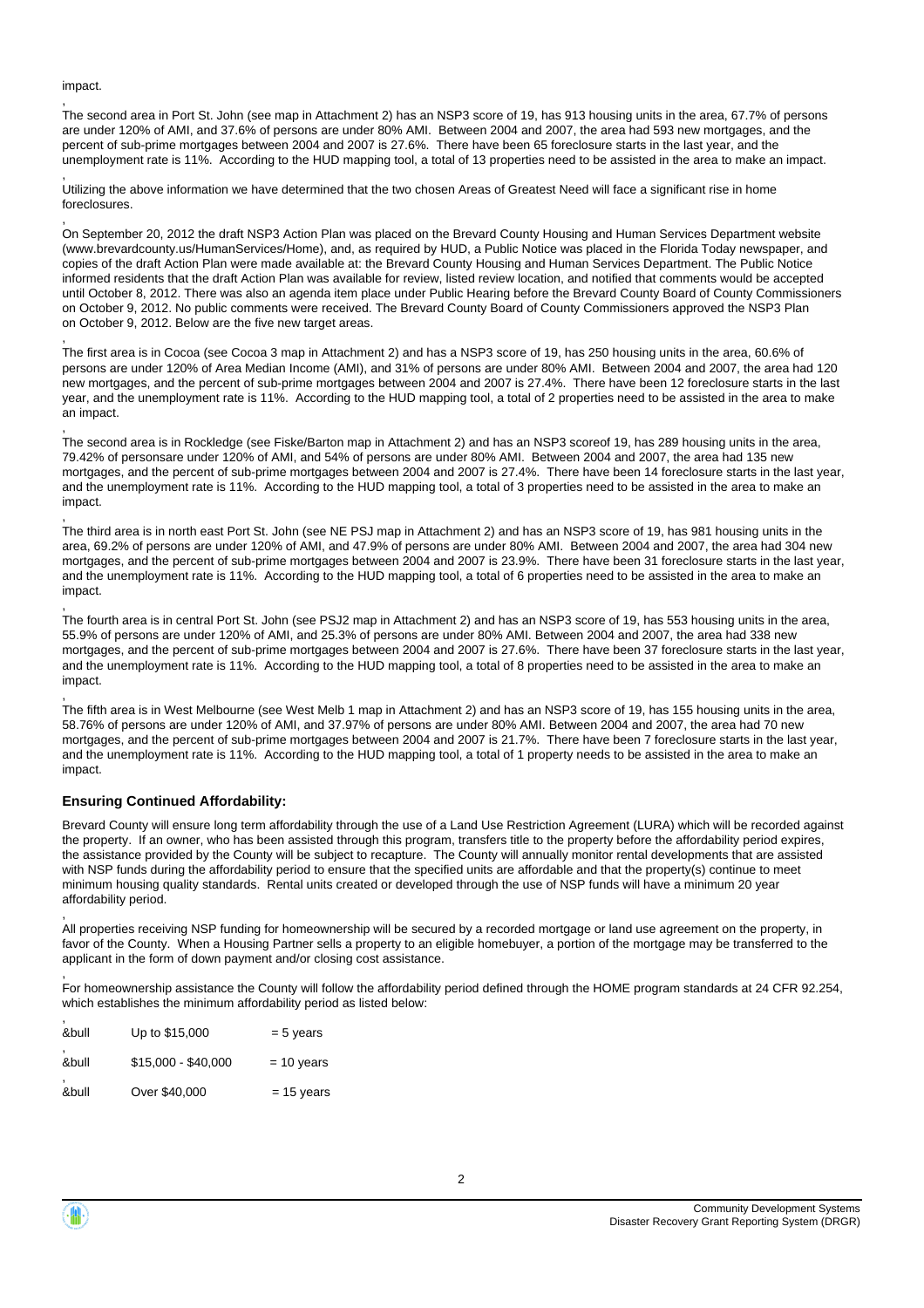#### **Definition of Blighted Structure:**

The Brevard County Code of Ordinances (Chapter 22, Article II, Section 22-47: 101.4.2.3.2) defines unsafe buildings using the Standard Unsafe Building Abatement Code, 1997 edition, promulgated by the Southern Building Code Congress International, Inc. For the purpose of the NSP, Brevard County will utilize this as the definition of &ldquoblighted structure&rdquo.

#### **Definition of Affordable Rents:**

The maximum Affordable Rents shall not exceed the HOME Program Rents as published annually by the U.S. Department of Housing and Urban Development for the Palm Bay-Melbourne-Titusville Area (MSA).

#### **Housing Rehabilitation/New Construction Standards:**

The Brevard County Housing and Human Services Department will utilize the State of Florida Department of Community Affairs (DCA) Building Code (http://www.floridabuilding.org/BCISOld/bc/default.asp) for all NSP assisted activities. Additionally, Brevard County in association with the Florida Solar Energy Center (FSEC) has developed Energy Efficiency Standards that will be utilized for NSP properties (http://www.brevardcounty.us/Housing\_Services) DEVELOPER PRO software to write rehabilitation specifications by location and trade (http://www.communitydevelopmentsoftware.com/hdp.asp).

, In addition, the County will comply with NSP3 standards, including:

, All gut rehabilitation or new construction up to three stories will be designed to meet the standard for Energy Star Qualified New Homes;

, · All gut rehabilitation or new construction of mid -or high-rise multifamily housing must be designed to meet American Society of Heating, Refrigerating, and Air-Conditioning Engineers (ASHRAE) Standard 90.1-2004, Appendix G plus 20 percent (which is the Energy Star standard for multifamily buildings piloted by the Environmental Protection Agency and the Department of Energy);

, · Where applicable, Energy Star-46 labeled products shall be used to replace older obsolete products and appliances (such as windows, doors, lighting, hot water heaters, furnaces, boilers, air conditioning units, refrigerators, clothes washers and dishwashers); and

, · Water efficient toilets, showers, and faucets, such as those with the WaterSense label, must be installed.

, Additionally, where relevant, all properties will be improved to mitigated the impact of disasters (e.g., earthquakes, hurricane, flooding, fires).

#### **Vicinity Hiring:**

,

,

All Grantees, Contractors, and/or agencies will be required to comply with vicinity hiring as a condition of receiving NSP3 funds.&enspThe County will develop a list of approved vendors via a Request for Proposal (RFP) process. The RFP will encourage the hiring of local employees through the use of bonus points for agencies/organization that are located within Brevard County and/or within the targeted areas. &ensp&ensp&ensp&ensp

#### **Procedures for Preferences for Affordable Rental Dev.:**

Brevard County will utilize the funding set aside for households at or below 50% of Area Median Income (AMI) for rental housing. A minimum of 25% or \$758,513 will be set a side to serve families at or below 50% of AMI, however it shall be the intent of the County to expend as many of the NSP funds as possible for persons at or below 50% of AMI. The County will require that any potential multifamily development acquisitions be reviewed by the Housing and Human Services Department for financial feasibility.

The County may provide other incentives for housing partners to assist special needs populations and who design creative mechanisms/programs to provide homeownership to low income households.

, In the event that a single family housing unit (identified for LMMI) does not sell within a specified time period (to be identified in the subrecipient agreement) the County will require the unit to be rented to a low income eligible household (at or below 50% of AMI).

#### **Grantee Contact Information:**

NSP3 Program Administrator: Ian Golden

, Email Address: ian.golden@brevardcounty.us

, Telephone Number: (321) 633-2007

, Fax Number: (321) 633-2026

Mailing Address: 2725 Judge Fran Jamieson Way, B-103, Viera, FL 32940

, Web Address: www.brevardcounty.us/Human\_Services

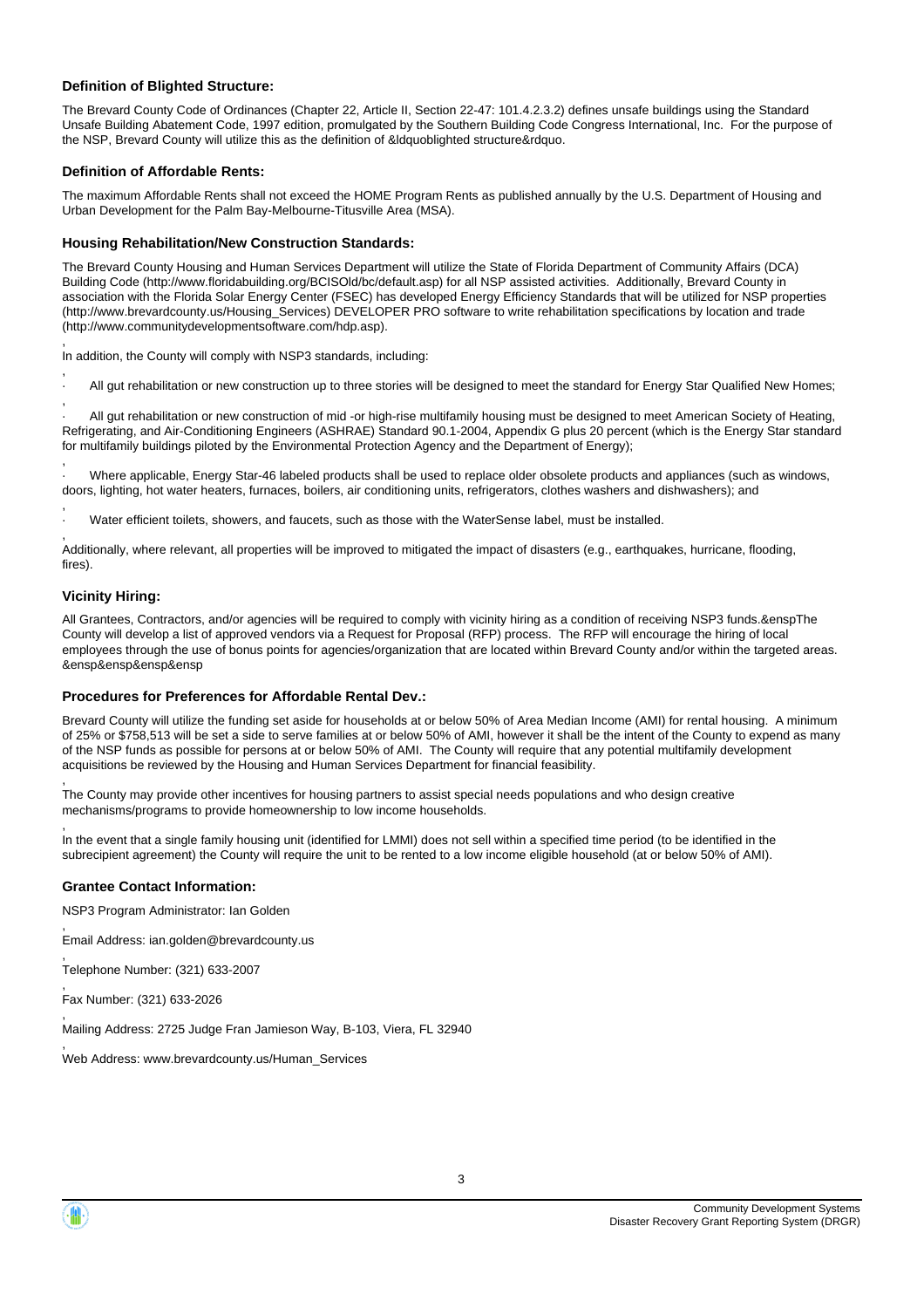# **Project Summary**

| Project#     | <b>Project Title</b>       | <b>Grantee Activity #</b>     | <b>Activity Title</b>       |
|--------------|----------------------------|-------------------------------|-----------------------------|
| $\mathbf{1}$ | Administration             | Admin                         | Administration              |
| 2            | Acquisition/Rehabilitation | LH <sub>25a</sub>             | Acquisition - LH            |
|              |                            | LH <sub>25</sub> b            | Rehabilitation - LH         |
|              |                            | MMIa                          | Acquisition - MMI           |
|              |                            | <b>MMIb</b>                   | <b>Rehabilitation - MMI</b> |
| 9999         | <b>Restricted Balance</b>  | No activities in this project |                             |

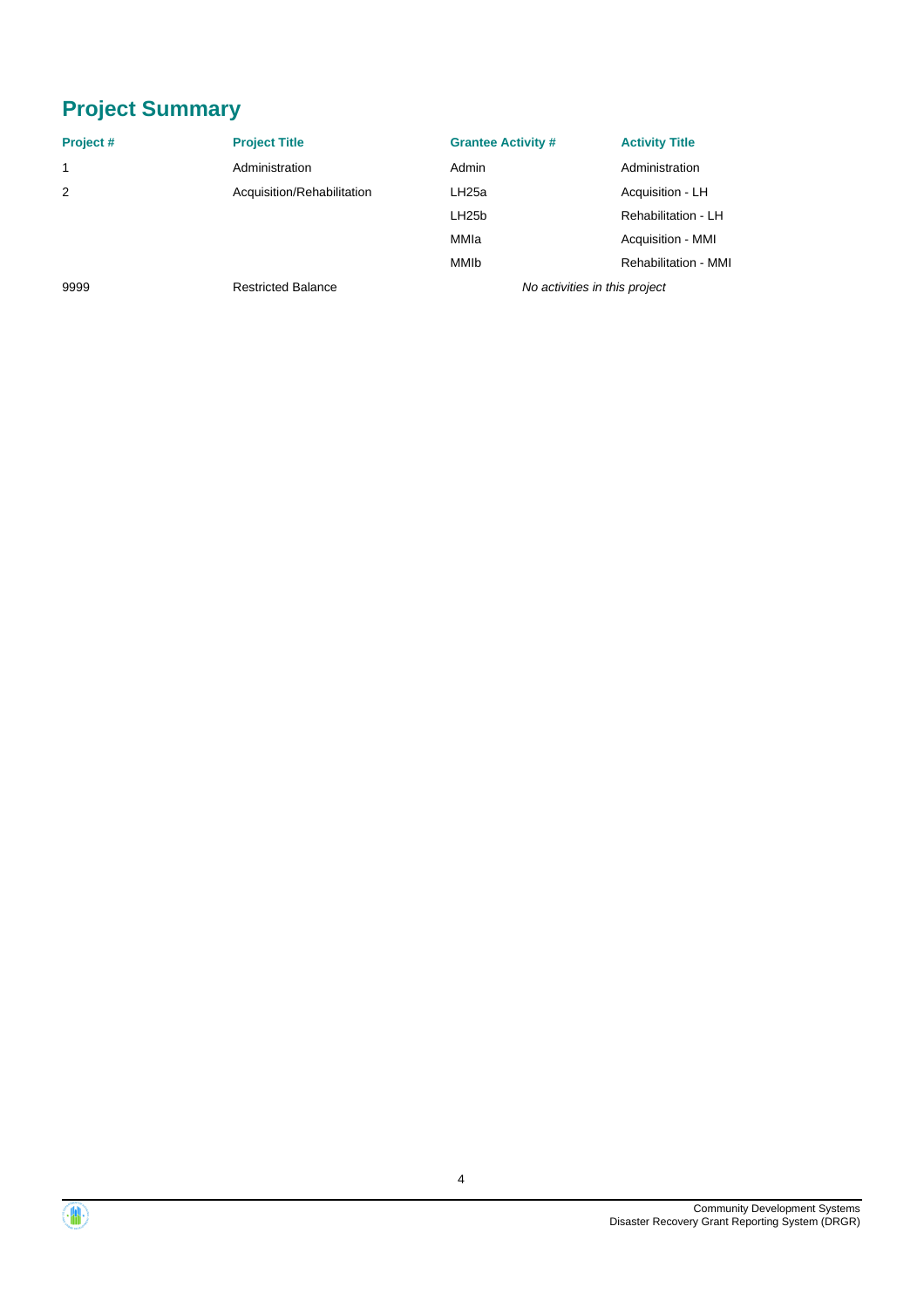# **Activities**

### **Project # / Title: 1 / Administration**

| <b>Grantee Activity Number:</b>                               | <b>Admin</b>          |                                         |                 |
|---------------------------------------------------------------|-----------------------|-----------------------------------------|-----------------|
| <b>Activity Title:</b>                                        | <b>Administration</b> |                                         |                 |
|                                                               |                       |                                         |                 |
| <b>Activitiy Type:</b><br>Administration                      |                       | <b>Activity Status:</b><br>Under Way    |                 |
| <b>Project Number:</b>                                        |                       | <b>Project Title:</b>                   |                 |
| 1                                                             |                       | Administration                          |                 |
| <b>Projected Start Date:</b>                                  |                       | <b>Projected End Date:</b>              |                 |
| 03/10/2011                                                    |                       | 03/09/2014                              |                 |
| <b>Project Draw Block by HUD:</b>                             |                       | <b>Project Draw Block Date by HUD:</b>  |                 |
| Not Blocked                                                   |                       |                                         |                 |
| <b>Activity Draw Block by HUD:</b>                            |                       | <b>Activity Draw Block Date by HUD:</b> |                 |
| Not Blocked                                                   |                       |                                         |                 |
| <b>Block Drawdown By Grantee:</b>                             |                       |                                         |                 |
| Not Blocked                                                   |                       |                                         |                 |
| <b>National Objective:</b>                                    |                       | <b>Total Budget:</b>                    | \$303,285.00    |
| Not Applicable - (for Planning/Administration or Unprogrammed |                       | <b>Other Funds</b>                      | \$0.00          |
| Funds only)                                                   |                       | <b>Total Funds</b>                      | \$303,285.00    |
| <b>Environmental Assessment:</b>                              |                       |                                         |                 |
| <b>Benefit Report Type:</b>                                   |                       |                                         |                 |
| NA                                                            |                       |                                         |                 |
|                                                               |                       |                                         |                 |
| Activity is being carried out by Grantee:<br>No               |                       | Activity is being carried out through:  |                 |
| <b>Organization carrying out Activity:</b>                    |                       |                                         |                 |
| Brevard County Housing and Human Services Department          |                       |                                         |                 |
| Proposed budgets for organizations carrying out Activity:     |                       |                                         |                 |
| <b>Responsible Organization</b>                               |                       | <b>Organization Type</b>                | <b>Proposed</b> |
| Brevard County Housing and Human Services Department          |                       | Unknown                                 | \$303,285.00    |

**Location Description:**

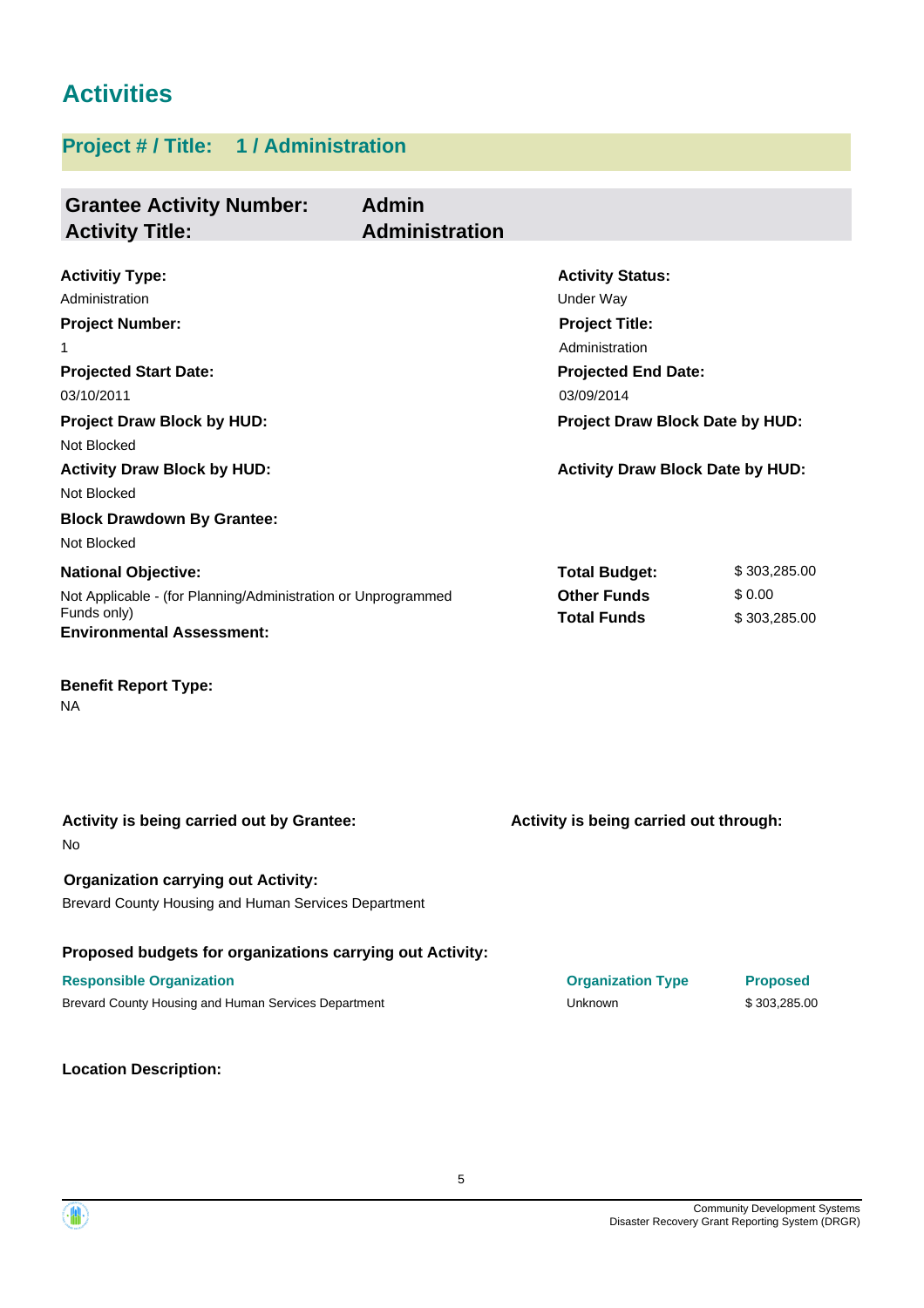#### **Activity Description:**

NSP-3 funds will be used to pay reasonable program administration costs related to the planning and execution of the activities listed above. This includes costs related to staffing for overall program management, coordination, monitoring, reporting, and direct and indirect charges.

### **Project # / Title: 2 / Acquisition/Rehabilitation**

| <b>Grantee Activity Number:</b><br><b>Activity Title:</b>     | LH25a<br><b>Acquisition - LH</b> |                                         |            |              |
|---------------------------------------------------------------|----------------------------------|-----------------------------------------|------------|--------------|
| <b>Activitiy Type:</b>                                        |                                  | <b>Activity Status:</b>                 |            |              |
| Acquisition - general                                         |                                  | <b>Under Way</b>                        |            |              |
| <b>Project Number:</b>                                        |                                  | <b>Project Title:</b>                   |            |              |
| 2                                                             |                                  | Acquisition/Rehabilitation              |            |              |
| <b>Projected Start Date:</b>                                  |                                  | <b>Projected End Date:</b>              |            |              |
| 08/01/2011                                                    |                                  | 03/09/2014                              |            |              |
| Project Draw Block by HUD:                                    |                                  | Project Draw Block Date by HUD:         |            |              |
| Not Blocked                                                   |                                  |                                         |            |              |
| <b>Activity Draw Block by HUD:</b>                            |                                  | <b>Activity Draw Block Date by HUD:</b> |            |              |
| Not Blocked                                                   |                                  |                                         |            |              |
| <b>Block Drawdown By Grantee:</b>                             |                                  |                                         |            |              |
| Not Blocked                                                   |                                  |                                         |            |              |
| <b>National Objective:</b>                                    |                                  | <b>Total Budget:</b>                    |            | \$420,000.00 |
| LH25: Funds targeted for housing for households whose incomes |                                  | <b>Other Funds</b>                      | \$0.00     |              |
| are at or under 50% Area Median Income.                       |                                  | <b>Total Funds</b>                      |            | \$420,000.00 |
| <b>Environmental Assessment:</b>                              |                                  |                                         |            |              |
| <b>Benefit Report Type:</b><br>Direct (Households)            |                                  |                                         |            |              |
| <b>Proposed Beneficiaries</b>                                 | <b>Total</b>                     | Low                                     | <b>Mod</b> | Low/Mod%     |
| # Renter Households                                           | 6                                | 6                                       |            | 100.00       |
| # of Households                                               | 6                                | 6                                       |            | 100.00       |
| <b>Proposed Accomplishments</b>                               |                                  | <b>Total</b>                            |            |              |
| # of Singlefamily Units                                       |                                  | 6                                       |            |              |
| # of Multifamily Units                                        |                                  |                                         |            |              |
| # of Housing Units                                            |                                  | 6                                       |            |              |



N/A

 $\langle \mathbf{m} \rangle$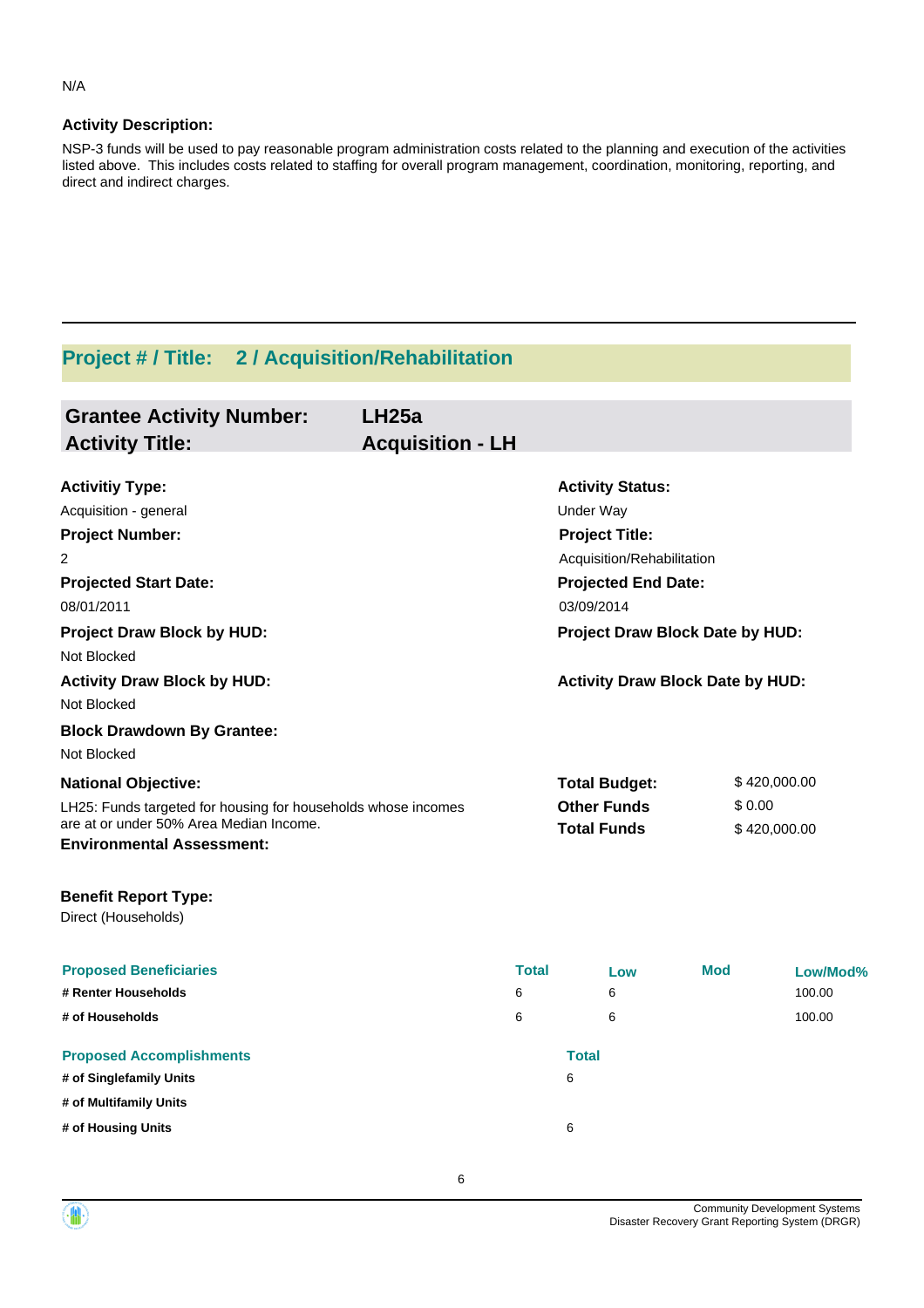| <b>Activity is being carried out by Grantee:</b> | Activity is being carried out through: |
|--------------------------------------------------|----------------------------------------|
| # of Properties                                  | 6                                      |
| # of buildings (non-residential)                 |                                        |
| # of Parcels acquired by condemnation            |                                        |
| # of Parcels acquired by admin settlement        |                                        |
| # of Parcels acquired voluntarily                | 6                                      |
| Total acquisition compensation to owners         |                                        |
|                                                  |                                        |

| Yes                                                              | Grantee Employees and Contractors |
|------------------------------------------------------------------|-----------------------------------|
| <b>Organization carrying out Activity:</b>                       |                                   |
| Brevard County Housing and Human Services Department             |                                   |
| <b>Droposod budgets for organizations carrying out Activity.</b> |                                   |

#### **Proposed budgets for organizations carrying out Activity:**

|  |  | Responsible Organization |  |  |
|--|--|--------------------------|--|--|
|  |  |                          |  |  |

**Responsible Organization Organization Type Proposed** Brevard County Housing and Human Services Department **Network County State County Act 10** S500,000.00

#### **Location Description:**

This activity will be carried out in the target areas as referenced in the substantial amendment maps identifying Areas of Greatest Need. After analysis within the target area, specific properties will be evaluated. Factors may include elements such as block location, amount of rehabilitation needed, and other criteria affecting costs.

#### **Activity Description:**

Brevard County&rsquos Housing and Human Services Department plans to purchase 6 single family and or multifamily foreclosed units in areas of greatest need for rental to households at or below 50% of AMI. Market conditions indicate that there are many more foreclosed properties available than can be purchased with NSP funding.

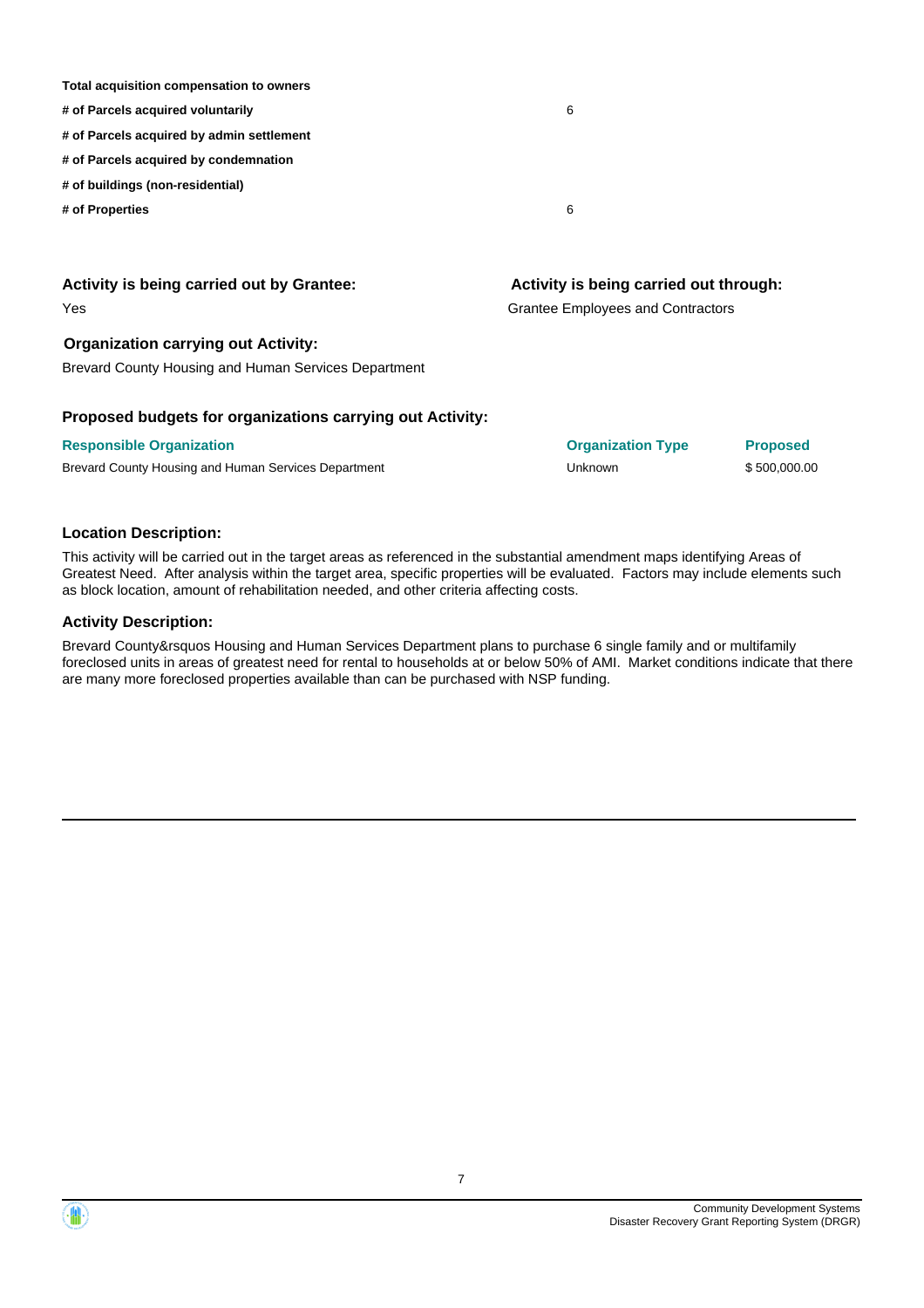**Grantee Activity Number: Projected Start Date:** LH25: Funds targeted for housing for households whose incomes are at or under 50% Area Median Income. **National Objective: Activity Status: Projected End Date: LH25b Activitiy Type:** 08/01/2011 03/09/2014 03/09/2014 Rehabilitation/reconstruction of residential structures **Exercise 2018** Under Way **Activity Title: Rehabilitation - LH Project Number:** 2 **Project Title:** Acquisition/Rehabilitation **Total Budget:** \$ 338,513.00 **Other Funds** \$ 0.00 **Total Funds** \$ 338,513.00 **Environmental Assessment: Project Draw Block by HUD: Project Draw Block Date by HUD:** Not Blocked **Activity Draw Block by HUD: Activity Draw Block Date by HUD:** Not Blocked **Block Drawdown By Grantee:** Not Blocked

#### **Benefit Report Type:**

Direct (Households)

| <b>Proposed Beneficiaries</b>       | <b>Total</b> |              | Low | <b>Mod</b> | Low/Mod% |
|-------------------------------------|--------------|--------------|-----|------------|----------|
| # Renter Households                 | 6            |              | 6   |            | 100.00   |
| # of Households                     | 6            |              | 6   |            | 100.00   |
| <b>Proposed Accomplishments</b>     |              | <b>Total</b> |     |            |          |
| # of Singlefamily Units             |              | 6            |     |            |          |
| # of Multifamily Units              |              |              |     |            |          |
| # of Housing Units                  |              | 6            |     |            |          |
| # ELI Households (0-30% AMI)        |              |              |     |            |          |
| #Units ¿ other green                |              | 6            |     |            |          |
| #Units exceeding Energy Star        |              | 6            |     |            |          |
| #Low flow showerheads               |              | 6            |     |            |          |
| #Low flow toilets                   |              | 6            |     |            |          |
| #Dishwashers replaced               |              | 6            |     |            |          |
| #Clothes washers replaced           |              | 6            |     |            |          |
| #Refrigerators replaced             |              | 6            |     |            |          |
| #Light fixtures (outdoors) replaced |              | 6            |     |            |          |
| #Light Fixtures (indoors) replaced  |              | 6            |     |            |          |
| #Replaced hot water heaters         |              | 6            |     |            |          |
| #Replaced thermostats               |              | 6            |     |            |          |
| #Efficient AC added/replaced        |              | 6            |     |            |          |
|                                     |              |              |     |            |          |

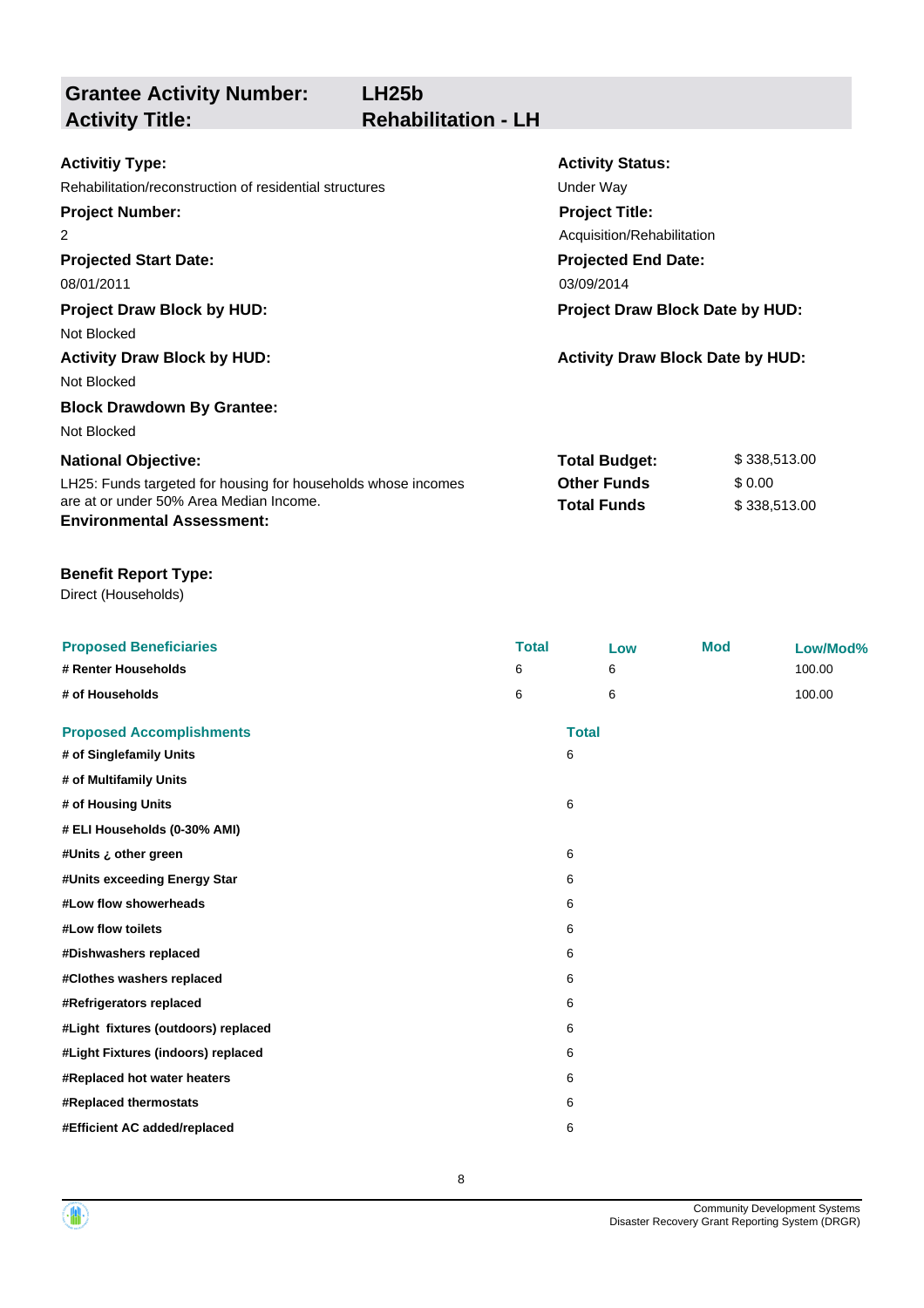| #Additional Attic/Roof Insulation       | 6 |
|-----------------------------------------|---|
| <b>#Energy Star Replacement Windows</b> | 6 |
| # of Properties                         | 6 |

#### **Activity is being carried out by Grantee:**

Yes

#### **Organization carrying out Activity:**

Brevard County Housing and Human Services Department

#### **Proposed budgets for organizations carrying out Activity:**

| <b>Responsible Organization</b>                      | <b>Organization Type</b> | <b>Proposed</b> |
|------------------------------------------------------|--------------------------|-----------------|
| Brevard County Housing and Human Services Department | Unknown                  | \$338,513.00    |

**Activity is being carried out through:**

**Responsible Organization Organization Type Proposed**

Grantee Employees and Contractors

# **Location Description:**

This activity will be carried out in the target areas as referenced in the substantial amendment maps identifying Areas of Greatest Need. After analysis within the target area, specific properties will be evaluated. Factors may include elements such as block location, amount of rehabilitation needed, and other criteria affecting costs.

#### **Activity Description:**

Brevard County's Housing and Human Services Department plans to rehabilitate 6 single family and or multifamily foreclosed units in areas of greatest need for rental to households at or below 50% of AMI.

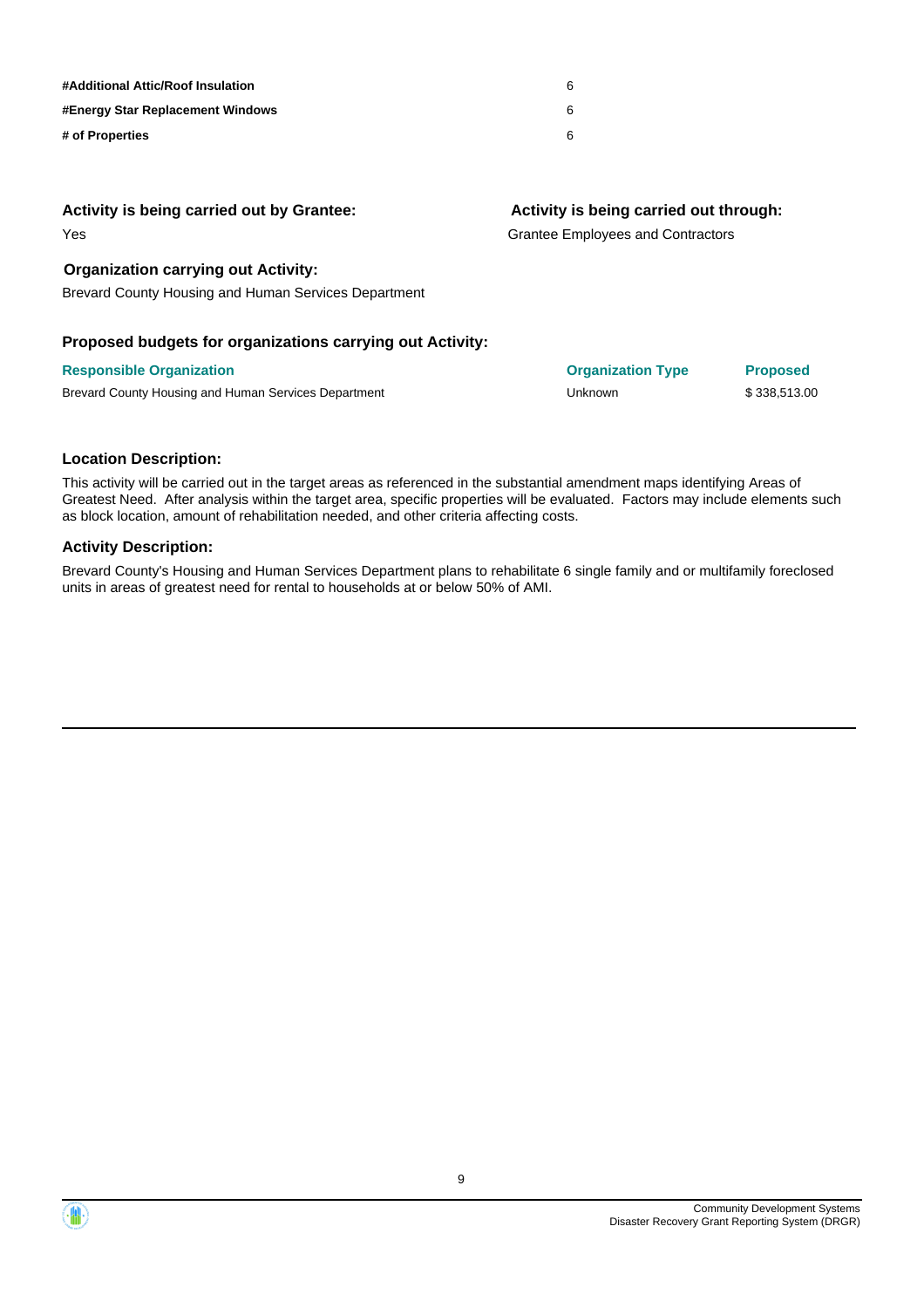**Grantee Activity Number: MMIa Activity Title: Acquisition - MMI**

| <b>Activitiy Type:</b>                                       | <b>Activity Status:</b>                 |                |  |
|--------------------------------------------------------------|-----------------------------------------|----------------|--|
| Acquisition - general                                        | Under Way                               |                |  |
| <b>Project Number:</b>                                       | <b>Project Title:</b>                   |                |  |
| 2                                                            | Acquisition/Rehabilitation              |                |  |
| <b>Projected Start Date:</b>                                 | <b>Projected End Date:</b>              |                |  |
| 08/01/2011                                                   | 03/09/2014                              |                |  |
| <b>Project Draw Block by HUD:</b>                            | Project Draw Block Date by HUD:         |                |  |
| Not Blocked                                                  |                                         |                |  |
| <b>Activity Draw Block by HUD:</b>                           | <b>Activity Draw Block Date by HUD:</b> |                |  |
| Not Blocked                                                  |                                         |                |  |
| <b>Block Drawdown By Grantee:</b>                            |                                         |                |  |
| Not Blocked                                                  |                                         |                |  |
| <b>National Objective:</b>                                   | <b>Total Budget:</b>                    | \$1,050,000.00 |  |
| LMMI: Low, Moderate and Middle Income National Objective for | <b>Other Funds</b>                      | \$0.00         |  |
| NSP Only                                                     | <b>Total Funds</b>                      | \$1,050,000.00 |  |
| <b>Environmental Assessment:</b>                             |                                         |                |  |

#### **Benefit Report Type:**

Direct (Households)

| <b>Total</b> | Low          | <b>Mod</b> | Low/Mod% |
|--------------|--------------|------------|----------|
| 15           |              | 15         | 100.00   |
| 15           |              | 15         | 100.00   |
|              | <b>Total</b> |            |          |
|              | 15           |            |          |
|              |              |            |          |
|              | 15           |            |          |
|              |              |            |          |
|              | 15           |            |          |
|              |              |            |          |
|              |              |            |          |
|              |              |            |          |
|              | 15           |            |          |
|              |              |            |          |

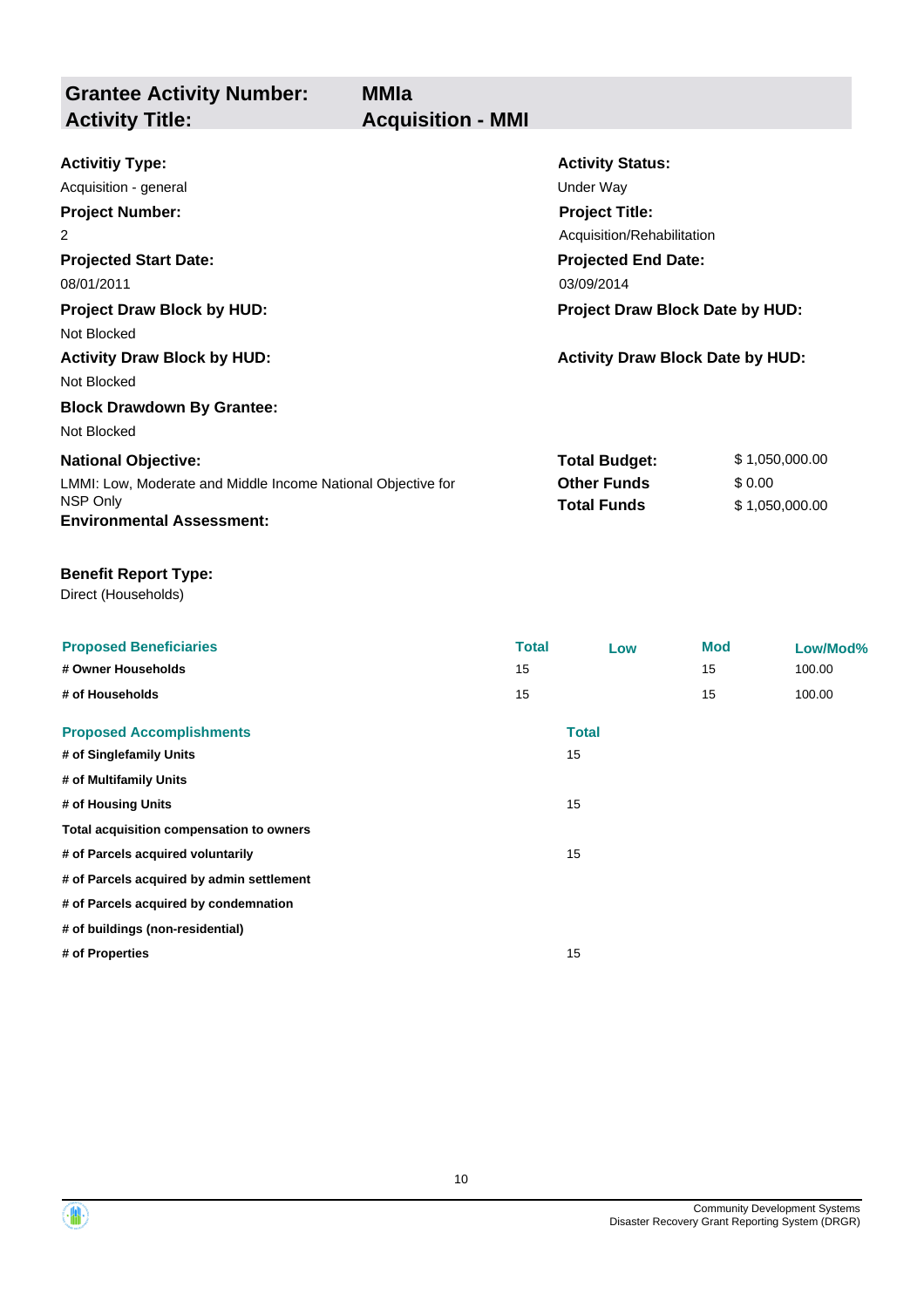#### **Activity is being carried out by Grantee:**

No

#### **Organization carrying out Activity:**

Brevard County Housing and Human Services Department

#### **Proposed budgets for organizations carrying out Activity:**

**Responsible Organization Organization Type Proposed** Brevard County Housing and Human Services Department County 1,050,000.00

#### **Location Description:**

This activity will be carried out in the target areas as referenced in the substantial amendment maps identifying Areas of Greatest Need. After analysis within the target area, specific properties will be evaluated. Factors may include elements such as block location, amount of rehabilitation needed, and other criteria affecting costs.

#### **Activity Description:**

Brevard County&rsquos Housing and Human Services Department plans to purchase 15 single family and or multifamily foreclosed units in areas of greatest need for resale to households up to 120% of AMI.



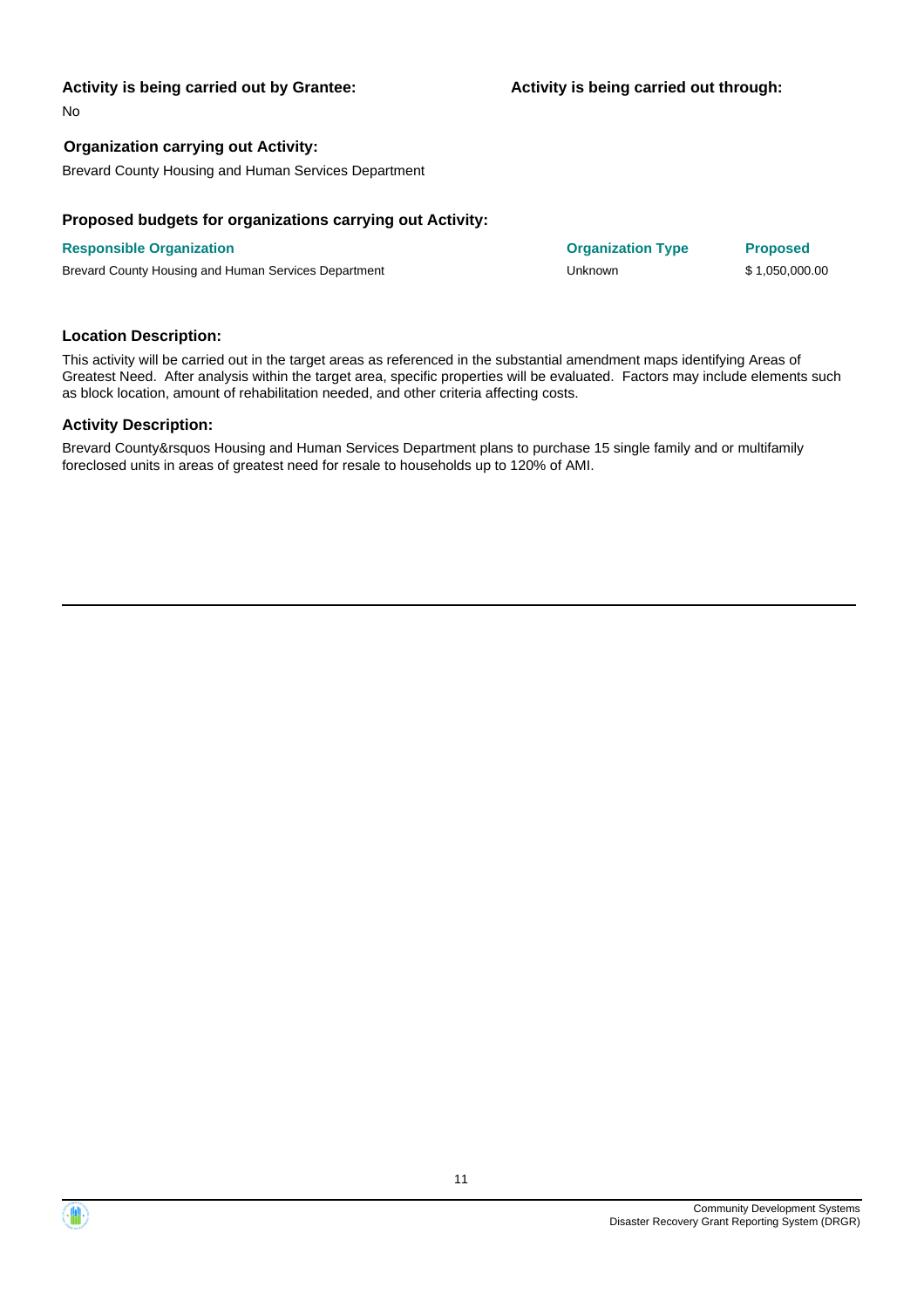**Grantee Activity Number: Projected Start Date:** LMMI: Low, Moderate and Middle Income National Objective for NSP Only **National Objective: Activity Status: Projected End Date: MMIb Activitiy Type:** 08/01/2011 03/09/2014 03/09/2014 Rehabilitation/reconstruction of residential structures **Exercise 2018** Under Way **Activity Title: Rehabilitation - MMI Project Number:** 2 **Project Title:** Acquisition/Rehabilitation **Total Budget:** \$ 921,052.00 **Other Funds** \$ 0.00 **Total Funds**  $$ 921,052.00$ **Environmental Assessment: Project Draw Block by HUD: Project Draw Block Date by HUD:** Not Blocked **Activity Draw Block by HUD: Activity Draw Block Date by HUD:** Not Blocked **Block Drawdown By Grantee:** Not Blocked

#### **Benefit Report Type:**

Direct (Households)

| <b>Proposed Beneficiaries</b><br># Owner Households<br># of Households | <b>Total</b><br>15<br>15 | Low                | <b>Mod</b><br>15<br>15 | Low/Mod%<br>100.00<br>100.00 |
|------------------------------------------------------------------------|--------------------------|--------------------|------------------------|------------------------------|
| <b>Proposed Accomplishments</b><br># of Singlefamily Units             |                          | <b>Total</b><br>15 |                        |                              |
| # of Housing Units                                                     |                          | 15                 |                        |                              |
| #Units ¿ other green<br>#Low flow showerheads                          |                          | 15<br>15           |                        |                              |
| #Low flow toilets<br>#Dishwashers replaced                             |                          | 15<br>15           |                        |                              |
| #Clothes washers replaced                                              |                          | 15<br>15           |                        |                              |
| #Refrigerators replaced<br>#Replaced hot water heaters                 |                          | 15                 |                        |                              |
| #Replaced thermostats<br>#Efficient AC added/replaced                  |                          | 15<br>15           |                        |                              |
| #Additional Attic/Roof Insulation<br>#Energy Star Replacement Windows  |                          | 15<br>15           |                        |                              |
| # of Properties                                                        |                          | 15                 |                        |                              |

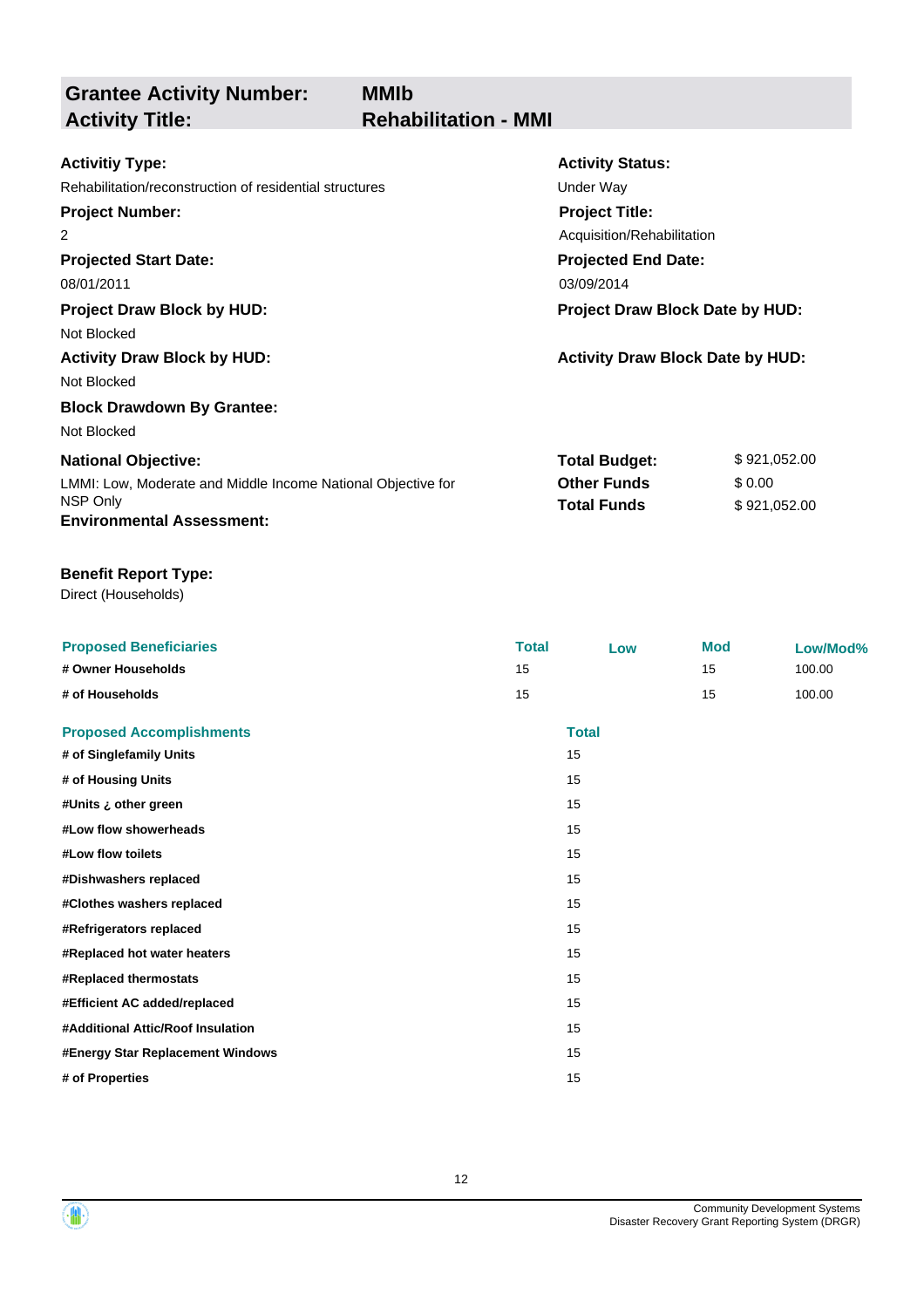#### **Activity is being carried out by Grantee:**

No

#### **Organization carrying out Activity:**

Brevard County Housing and Human Services Department

#### **Proposed budgets for organizations carrying out Activity:**

| <b>Responsible Organization</b>                      | <b>Organization Type</b> | <b>Proposed</b> |
|------------------------------------------------------|--------------------------|-----------------|
| Brevard County Housing and Human Services Department | Unknown                  | \$921.052.00    |

#### **Location Description:**

This activity will be carried out in the target areas as referenced in the substantial amendment maps identifying Areas of Greatest Need. After analysis within the target area, specific properties will be evaluated. Factors may include elements such as block location, amount of rehabilitation needed, and other criteria affecting costs.

#### **Activity Description:**

Brevard County&rsquos Housing and Human Services Department plans to rehabilitate 15 single family and or multifamily foreclosed units in areas of greatest need for resale to households up to 120% of AMI.

### **Action Plan Comments:**

| Reviewer - | 4/8/11: AP rejected because Projects/Activites were set up incorrectly.                                                     |
|------------|-----------------------------------------------------------------------------------------------------------------------------|
| Reviewer - | 4/11/11: AP rejected again because Projects were still set up incorrectly.                                                  |
| Reviewer - | 4/11/11: Grantee corrected project set-up and AP was approved 4/11/11.                                                      |
| Reviewer - | Action Plan modification rejected so the grantee can budget the estimated PI to a project/activity. LS                      |
| Reviewer - | grantee will be receiving TA from a HUD Provider to assist with plan modification to increase budget for PI. LS<br>12/10/13 |
| Reviewer - | Rejected per grantees request to add additional information.                                                                |
| Reviewer - | No changes were made to the action plan.                                                                                    |

### **Action Plan History**

| <b>Version</b>       | <b>Date</b> |
|----------------------|-------------|
| B-11-UN-12-0001 AP#1 | 02/10/2015  |
| B-11-UN-12-0001 AP#2 | 12/10/2013  |
| B-11-UN-12-0001 AP#3 | 11/29/2012  |